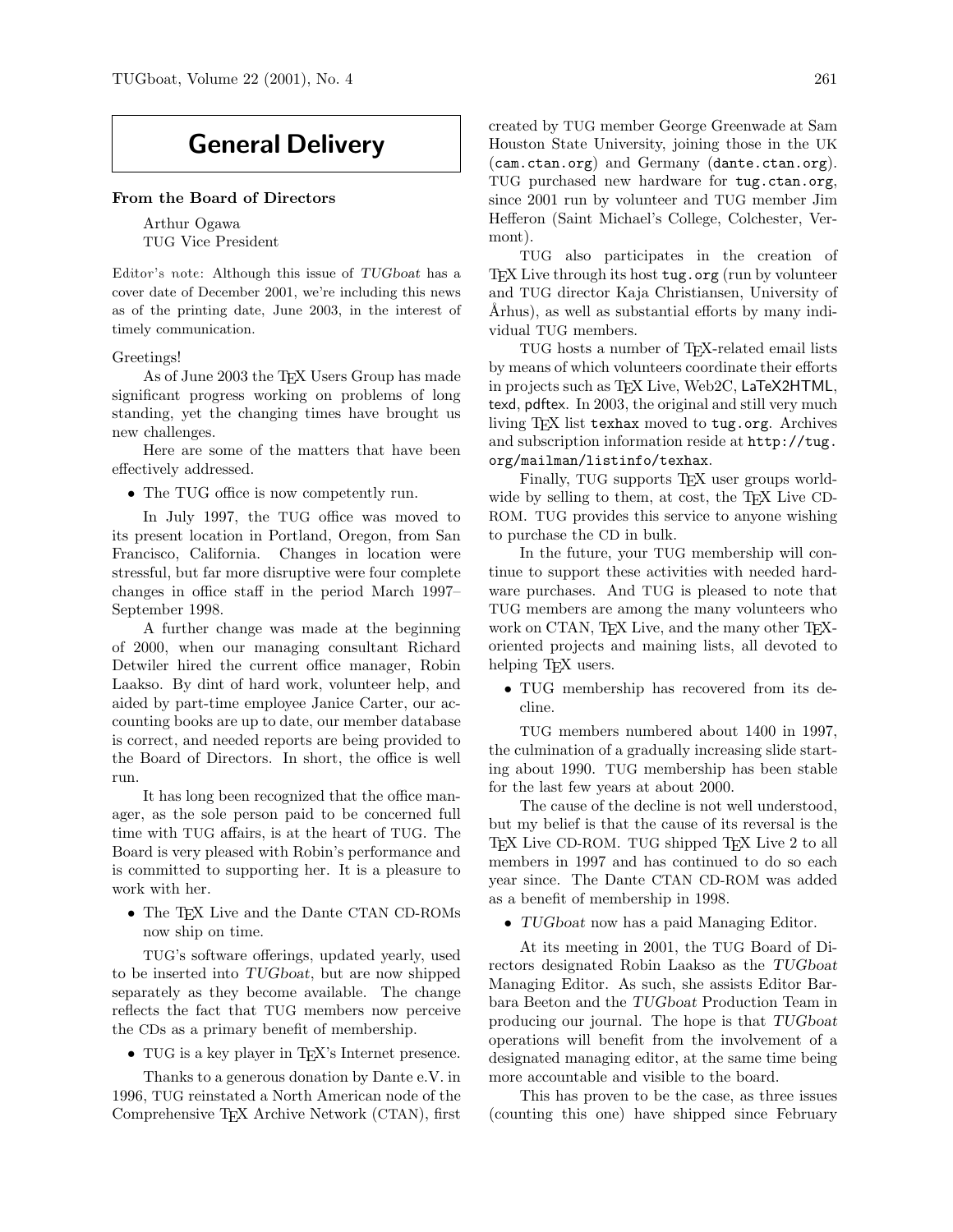2003. Also, there has proven to be a very useful synergy between Robin's work as TUG's office manager, and as TUGboat's managing editor.

• TUG's IRS status has changed to  $501(C)(3)$ .

Up until recently, TUG's status vis à vis the US Internal Revenue Service had been  $501(C)(6)$ . As such TUG was a non-profit, but not considered a charitable organization: donations to TUG were not tax deductible.

Several years ago, TUG President Mimi Jett initiated an attempt to change our IRS status. Working with an attorney, we successfully applied to the IRS for the change; as of February 25, 2003, TUG was granted  $501(C)(3)$  status, retroactive to September 10, 2002, to be reviewed in five years. (Please see http://tug.org/tax-exempt.)

The expected benefits are high: as a charitable organization, TUG is now much more likely to receive donations in money or in kind, since such donations would generally be tax-deductible (in the USA). The new status also makes it easier for corporate employees to attend our conferences.

Expect to see more about this in future TUGboat columns.

• TEX Users Group now supports technical development financially.

A recent initiative by TUG's Technical Council was to propose the formation of a T<sub>EX</sub> Development Fund. Now approved by the TUG Board, the Fund will award stipends to projects that will benefit TEX users; see http://tug.org/tc/devfund/. The Development Fund awarded its first round of grants in March 2003; a report will be printed in a future TUGboat.

## New challenges face TUG

• TUGboat articles and conference papers are increasingly difficult to get.

Reports from both TUGboat editors and conference program committees agree that it is much more difficult to find the material to publish or present.

TUGboat had noted the developing problem as early as 1997. And as recently as 2000, conference papers seemed to be in abundance, but there appears to have been a shift here as well.

Notwithstanding, our efforts at soliciting material have had some success. About half the articles in this issue come from solicitations to authors making CTAN uploads. Volunteers to help with this (and other TUGboat work) would be most welcome, please email tugboat@tug.org if you'd like to help. • TUG boat continues to publish, but about 12 months late.

Over the past five years, TUGboat's production schedule has slipped to the point where it now ships about 12 months late. Some attribute the problem to the lack of papers submitted.

The TUG Business Committee recently approved a plan to combine TUGboat issues 1 and 2 into one printed issue; the first of these was Volume 21, Number 1/2, mailed out earlier this year. The expected benefit of this decision was to help bring TUGboat back on schedule. The TUG Board has recently passed on a motion to reduce the number of TUGboat issues from four to three, formalizing this change.

We expect the second and third TUGboat issues of 2002 to also be combined into a double issue, and we are now printing conference issues as they are produced (out of sequence). We hope that prompt publication of conference proceedings will be welcomed by our members.

• TUG membership has stagnated.

I noted above that TUG's membership has remained steady at about 2000 for a few years. This is better than a decline, but by comparison to, e.g., the German users group (at about 2200 members), it is certainly nothing to be complacent about.

In many respects, TUG is at an understandable disadvantage relative to some of the other user groups. But I think that TUG can improve its membership numbers. The Board has discussed forming a Membership Committee to do further work along these lines.

Earlier in 2003, we mailed a survey to 2001 members who did not renew in 2002. The results indicated that the biggest reason for non-renewal was lateness of TUGboat, which we are addressing as best we can, as indicated above.

• Relations with European T<sub>F</sub>X groups must be reviewed.

Volker Schaa, president of our sister organization in Germany, Dante e.V., wrote in May 2002 and again in October 2002 to the TUG Board of Directors with concerns shared by T<sub>E</sub>X user groups in Europe. He questioned the value of joint memberships and notified us of the European groups' intention to cooperate with each other on TEX conferences in future.

Also, Volker tells us that the European user groups have formulated a plan to hold joint conferences in Europe (EuroTEX) every year for the next five years. In the recent past, TUG has held conferences in Europe at Dubna  $(1996)$ , Toruń  $(1998)$ ,